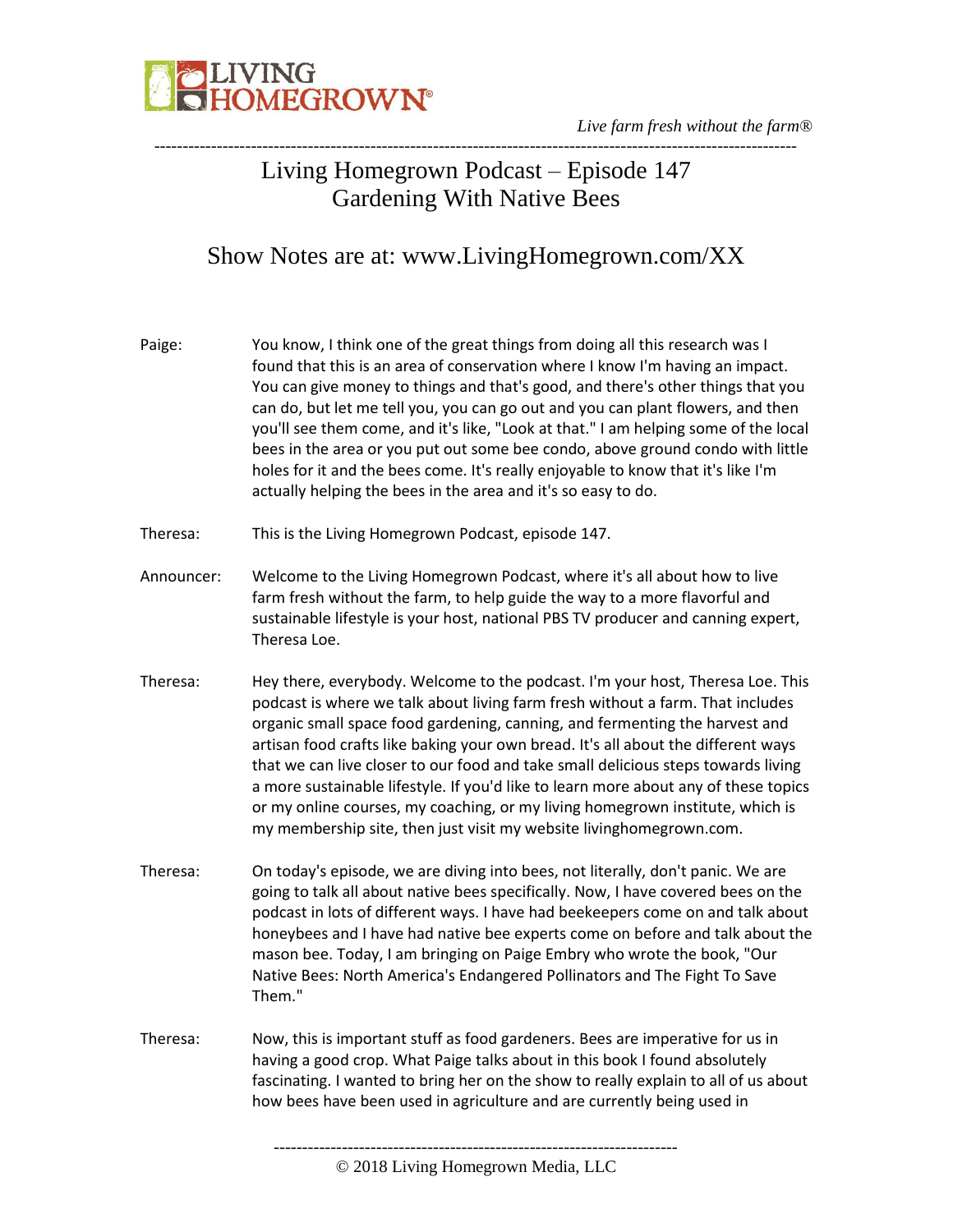

---------------------------------------------------------------------------------------------------------------- agriculture. I'm talking about the honeybee. Also, even how bumblebees have been used and managed agriculture, and how native bees in general are really getting a bad rap. They have ended up on the short end of the stick. They are not talked about. People only talk about the honeybees and the plight of the honeybees when in reality, native bees have not been studied and it looks like they have a lot more hurdles to overcome than the honeybee.

- Theresa: I wanted her to come on, because as gardeners, we can hugely make a difference in helping to preserve and support native bees, who happen to be better pollinators in most cases than the honeybee. I know that's odd, but it's because the honeybee is a managed bee, and it's what's always been used in agriculture here in America. Honestly, the native bee does a better job. I found this all really, really interesting, because we can do things in our own backyard to make a difference for the native bee. This is really important information. I think you'll find it fascinating or as fascinating as I did.
- Theresa: Before we start, let me first tell you a little bit about Paige. Paige Embry is the author of, "Our Native Bees by Timber Press." Her multiyear obsession with the lives of America's native bees began with a gardening epiphany about honeybees. You see, honeybees came from Europe with the colonist and they can't pollinate tomatoes, but certain native bees can. She started on a quest to learn more. She has written for Scientific American, The Food and Environmental Reporting Network, Horticulture Magazine, and many others. She lives gardens and stocks bees in Seattle, Washington. You can reach her through her website, paigeembry.com.
- Theresa: Now, as always, I will have in the show notes for today's episode everything that we talk about including a link to the citizen scientist website that Paige mentions in today's chat, and to her book Our Native Bees. Everything will be right there for you. Now, before we dive into the interview, I just want you to know that today's podcast episode is brought to you by my Living Homegrown Institute, which is my monthly membership site where you can access an entire library of monthly masterclasses to help you live a farm fresh lifestyle without the farm. Everything from how to grow tomatoes and save seeds, to lessons on how to ferment food.
- Theresa: Now, I believe that living an organic farm fresh lifestyle is really a journey and learning. Just as we learn different skills such as food fermentation and food growing, and even critter keeping, there are three distinct stages of growth. We start out being curious. We go into experimentation, and eventually we grow into mastery of these different skills. Now, if you're looking at creating a farm fresh lifestyle for yourself, and you're curious where you fall on the growth scale on these different skills, I've got a free resource for you. It's my farm fresh success path that my students use inside my learning institute. It will help you decide where you are on your own journey, the characteristics of that stage,

-----------------------------------------------------------------------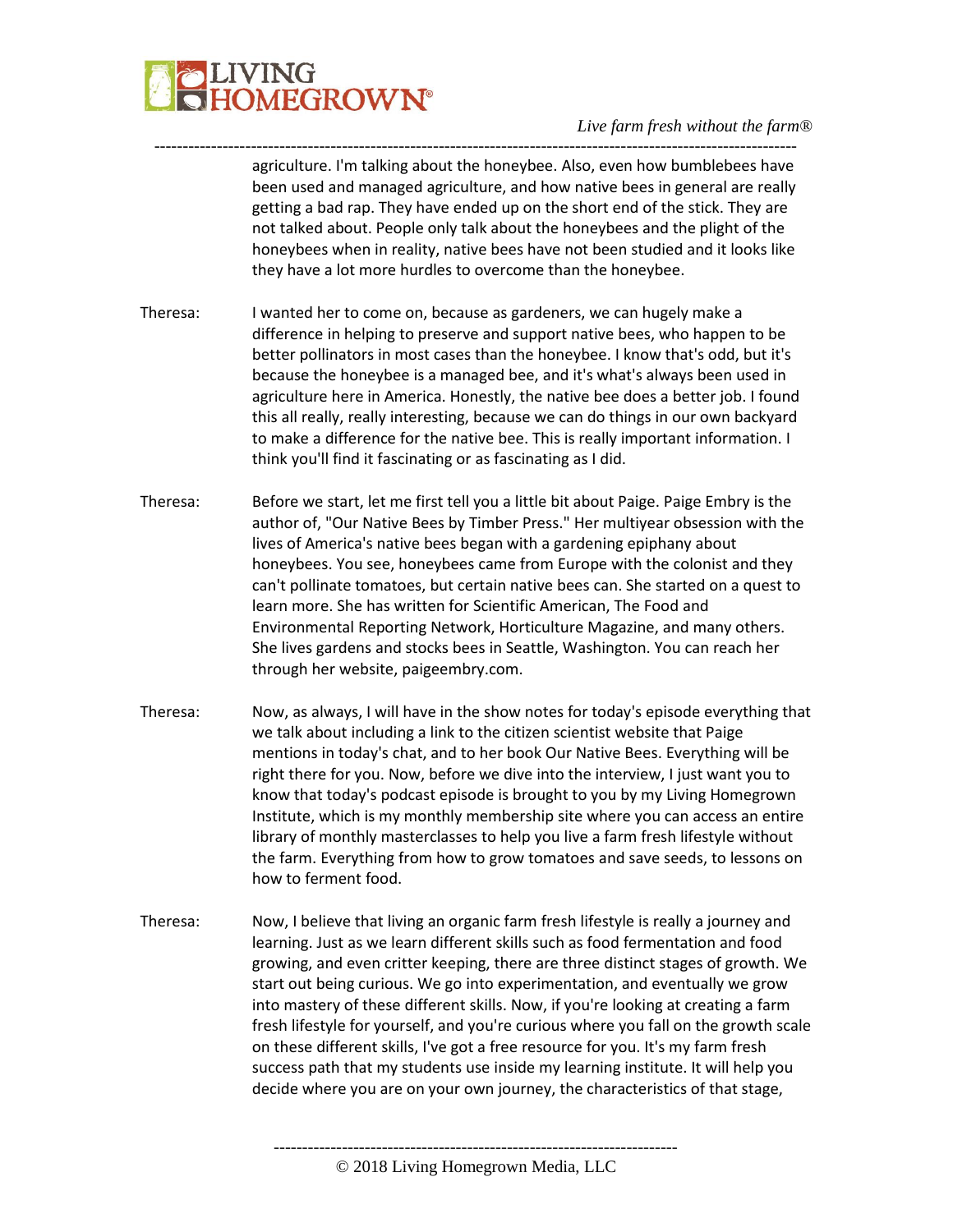

---------------------------------------------------------------------------------------------------------------- and some specific action steps and information that you can take to get to the next level.

- Theresa: To get to the success path PDF, just go to my website livinghomegrown.com/path, that's P-A-T-H, and you can download it there for free. Okay, so are you ready to learn all about native bees, what they do for our garden and what we can do for them? I knew you were. All right, let's dive into my interview with Paige Embry, the author of Our Native Bees.
- Theresa: Hey Paige, thank you so much for coming on the show today.
- Paige: Thanks for having me.
- Theresa: I really was fascinated by your book, and the photos are incredible. It was just like you could geek out on the science, but also it was just fascinating from both a food consumer and a food grower, exactly how important bees are and especially the native bee. I thought we should probably start out conversation with you explaining what exactly is a native bee.
- Paige: A native bee is a bee that evolved right in a particular place. It's different. There's 4,000 of them in the US and Canada, and honeybees are not one of them. Honeybees are bees that came in from Europe with the early colonist. Some of them escaped and got out into the wild, so they're considered to be naturalized bees.
- Theresa: Yeah, so that's really important, and I think people don't realize that, yeah the honeybee really wasn't meant to be here. It didn't grow up here. We brought it in. So, that's the difference. A naturalized bee is like the honeybee who has escaped and gotten out into the wild, and now has naturalized here. The native bee has been here a longtime, and there's a lot of different ones. What exactly got you so interested in native bees or just bees in general?
- Paige: I have been a gardener for decades. I thought I was a pretty well-educated gardener. Then about five years ago, I learned that honeybees can't pollinate tomatoes. I couldn't believe I hadn't already learned that particular fact. I thought maybe I was just doomed and I missed that day of school, whatever. I started asking around and almost nobody else knew that honeybees can't pollinate tomatoes. It's like, this is something that it seems like gardeners should know. Honeybees can't pollinate tomatoes, but bumblebees and some of these other native bees can. I went out to learn something about some of those other bees, and I fell completely in love, because bees are so amazingly different in both how they look and how they behave, and I had had no idea.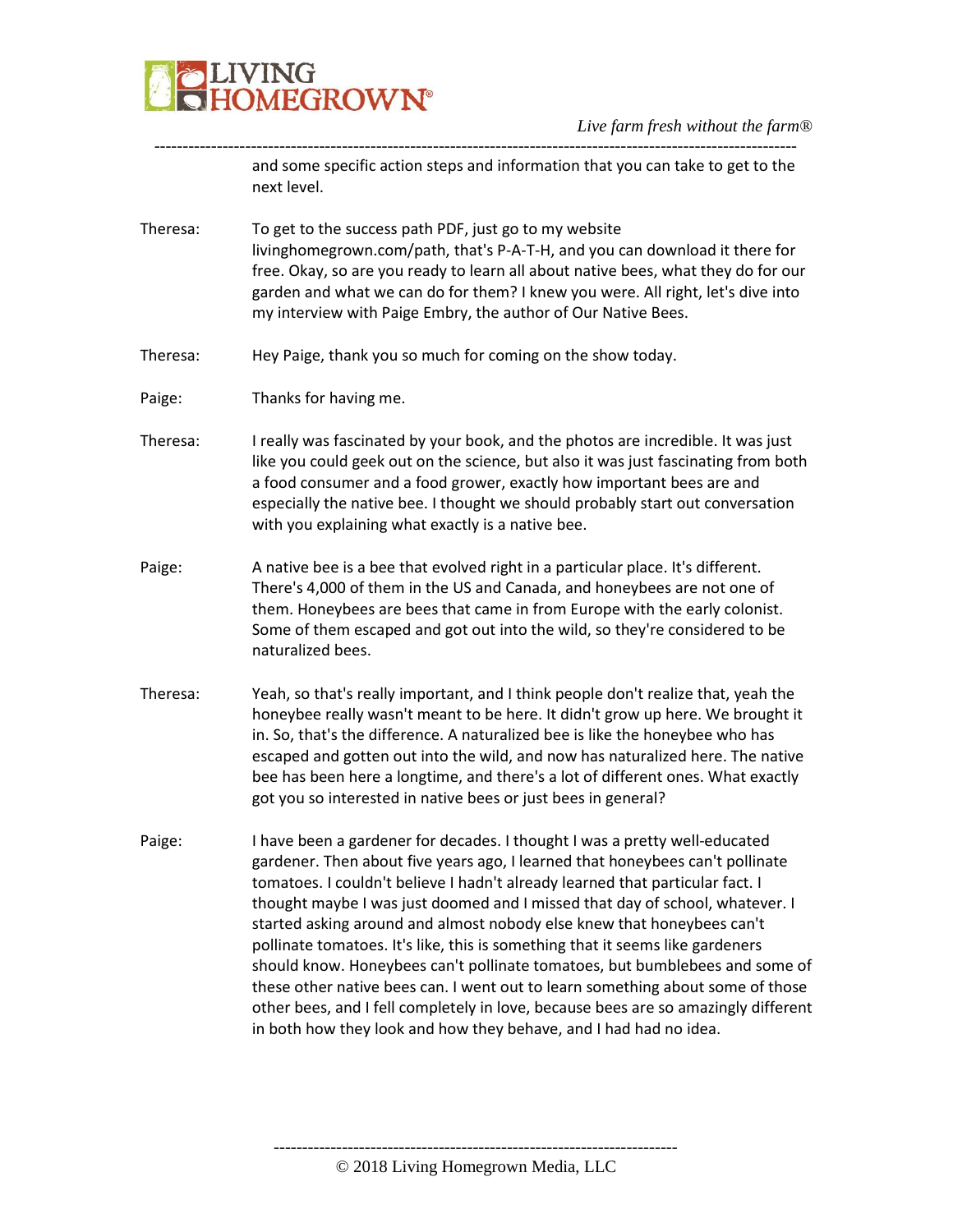# IVING<br>IOMEGROWN®

*Live farm fresh without the farm®*

----------------------------------------------------------------------------------------------------------------- Theresa: Yeah. I only learned just a few years ago myself, and I was also very surprised about that. Let's talk about that a little bit, because people might be saying, "Why? Why can't a honeybee pollinate a tomato?" Can you explain why? Paige: Yeah. So, if you think about a flower, let's say a lily flower, there are the anthers and coated on the outside, you will see the pollen. We all know this, because it falls off all over the counter when you bring them into the house. A lot of plants do it that way, but not tomatoes and a number of other kinds of plants. Instead of having the pollen on the outside of the anthers, it's inside. There are these little tiny holes, and so the bee or insect has to shake the pollen out. What happens is like for the bumblebee, they'll grab a hold of the end of a tomato flower with their mandibles, which are part of their mouth parts. Paige: They curl around the end of the flower and then they shiver their wing muscles at a specific frequency, and it just shakes that pollen right out of the little holes like shaking salt from a salt shaker. Honeybees don't know how to do it. Theresa: That is so amazing. That's really funny. Yeah, so bumblebees are very, very important to tomatoes. Bees in general, but especially native bees are important to a lot of other foods that we consume or even grow. What are some things that really do well or even better with bees for pollination? Paige: A lot of our food crops benefit from having bees and potentially other animals pollinating them. So, apples are one. Apples have pollen that's not transported by the wind and they need cross-pollination so they can't self-pollinate themselves. Somebody's got to move that pollen from one plant to another. Apples really need bees and other pollinators, but there's also cherries and strawberries benefit from it, blueberries benefit from having other animals come, the cane berries benefit from it. The list goes on for a lot of our fruits. There's some things like peas. Those are self-pollinated. Paige: There are fruits and vegetables that don't need bees, but many of them you get not just more fruit, but sometimes the fruit is bigger and better when the bees come to visit. Theresa: Yes, and I was reading in your book about some of the different foods like peaches, and blueberries, and avocados, melons, but what really fascinated me probably because I live in California, I'm in Los Angeles is when you talked about almonds and pistachios. Now, I know because I drive through that area how massive those orchards are where they're growing the almonds. You talk in the book about how honeybees are what are typically used commercially for doing the pollination. I wanted a first touch on how honeybees are being used before we talk about the advantages of the native bees.

-----------------------------------------------------------------------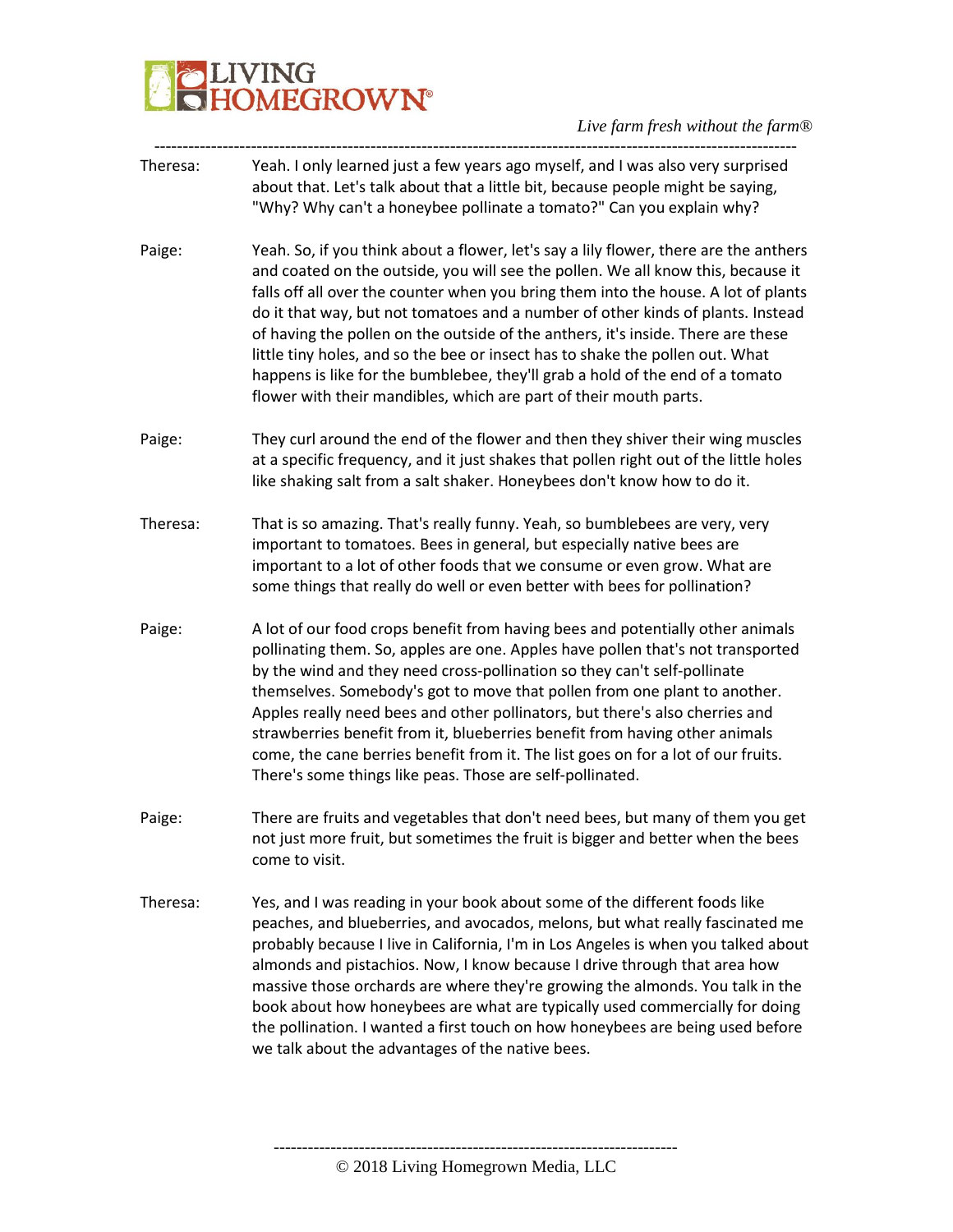

- ----------------------------------------------------------------------------------------------------------------- Theresa: Could you talk a little bit about what exactly they do in order to get all those almond trees pollinated every year?
- Paige: Yeah, so there are, at the moment, about a million acres of almond trees in California. Each of those acres needs generally speaking two colonies of honeybees to pollinate the almonds. Almonds bloom in February, so there aren't very many native pollinators out. So they really, really need honeybees at the moment to pollinate those trees. If you figure there's about 10,000 bees and a honeybee colony that they bring in, and there's a million acres, and they need two boxes per acre, that's a good three quarters or so of all the honeybees in the country come to the almond field in February to help pollinate those almonds.
- Paige: Almonds are like apples and that the trees need to be cross-pollinated, so you've got to move pollen between two genetically different trees. If there weren't the honeybees coming, there would essentially be no almond industry, because they wouldn't be getting anywhere approaching enough almonds by the few little native pollinators that are out at that time of year.
- Theresa: When they're bringing this in, so they're basically renting the bees. So there's beekeepers that just bring them in and they have contracts with the farmers, and so they bring in their bees, release them into the fields, and then they leave again with the bees.
- Paige: Yeah, exactly. That's a big part of the beekeeping business nowadays. Some people make their money, I'm assuming there are some people who may still make their money just from honey, but for the most part, beekeepers make a lot of their money from pollination services and the different crops tend to pay different amounts for those pollination services. Because there are so much need in the almonds, and it's so early in the year, they pay really well. After the bees are done, because the almonds bloom for a couple of weeks, after that happens, they may go someplace and just hangout for a while till they go to their next crop.
- Paige: They may head off to cherries, or apples in the Pacific Northwest. Some may head out to New York for the apples there or they may stay in California and do some crops there. These bees can travel all over the country pollinating one crop after another, sort of following spring as it happens across the country.
- Theresa: Wow. I know that in the book you mentioned that the honey from the almonds was not real flavorful, which surprised me also. It's not like the honey we normally know and love.
- Paige: No, it had a bitterness to it. Again, a beekeeper had told me when I brought it up he's like, "Oh yeah, almond honey is just for the bees."

-----------------------------------------------------------------------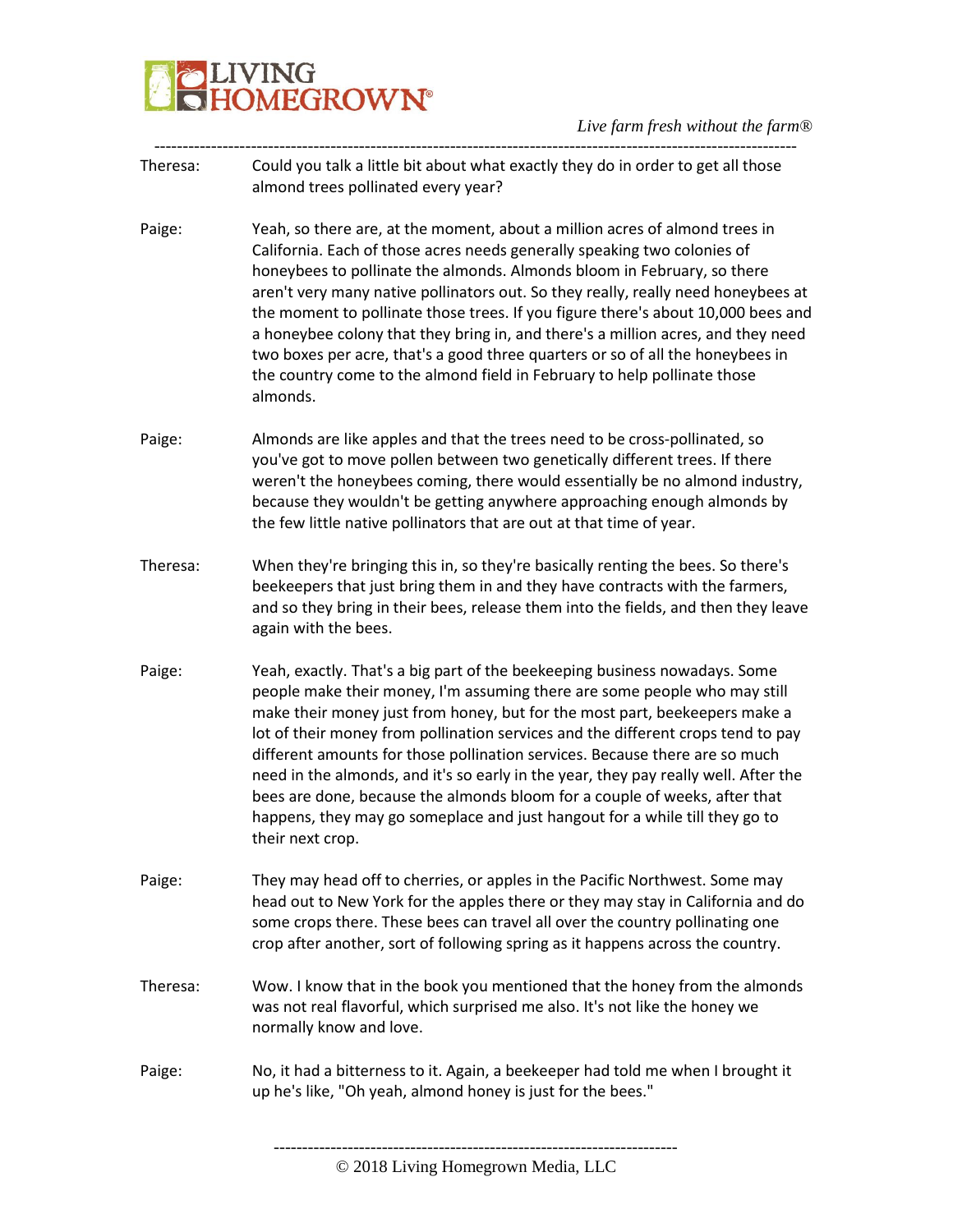## **BELIVING**<br>**BELIVING**<br> **BELIVING**

*Live farm fresh without the farm®*

| Theresa: | That's funny. When you were out in the fields writing, when you were getting<br>ready to write your book and you were starting to do your research, and you<br>were out in the fields with the different bees that are coming and going and the<br>different beekeepers, you talked a lot about how the spraying that was going on<br>in the almond fields, you were really shocked that they were spraying when the<br>flowers were open. Actually, that really shocked me too, because I thought that<br>everybody knows you should not spray when the flowers are flowering, because<br>you'll kill the bees.                                                                             |
|----------|----------------------------------------------------------------------------------------------------------------------------------------------------------------------------------------------------------------------------------------------------------------------------------------------------------------------------------------------------------------------------------------------------------------------------------------------------------------------------------------------------------------------------------------------------------------------------------------------------------------------------------------------------------------------------------------------|
| Theresa: | It was really interesting though what you were talking about what they were<br>spraying the insect growth regulators and what happens to the bees when they<br>do that. Could you talk about that? Because I think it's important for everyone<br>to understand.                                                                                                                                                                                                                                                                                                                                                                                                                             |
| Paige:   | Yeah, so again, pesticides have a lot of different ways, mechanisms that may be<br>used to kill the insect that they're targeting. One of those mechanisms, and<br>again, I am not a pesticide expert. One of those mechanisms targets the juvenile<br>stage. When you think about an insect and going through metamorphosis and it<br>varies from insect to insect, but they're sort of you think egg, larva, maybe a<br>pupa, and an adult. There could be insecticides that kill adults and there could<br>be other ones that target those juvenile stages. That's where that insect growth<br>regulator fits in.                                                                         |
| Paige:   | If you can abort the insect before it reaches the adult phase, if you're worried<br>about the adult eating your plants, well, you're in good shape, because they<br>never even get to the adult phase. If you can stop things when they're in their,<br>one of their earlier phases, and so you could be targeting a problem insect, but<br>bees are insects too. They have an egg, a larva, a pupa, and adult, and so if they<br>bring those insect growth regulators back to the hive, it can cause lots of<br>problem with larva in the hive.                                                                                                                                             |
| Theresa: | Yes, so when people would be spraying they are thinking, "Oh well, there's no<br>dead bees all around. It's because it really just affects the brood that's coming<br>on next." I was really shocked that they do that, and I would be very upset if I<br>was a beekeeper and they were spraying while my bees were out there. That<br>was interesting to me. Now, your book is about the native bees and I had always<br>known that native bees are considered better pollinators than the honeybee.<br>That's why I wanted to talk about how massively we use the honeybee for<br>agriculture. Is it possible if a native bee is a better pollinator to use it instead of<br>the honeybee? |
| Paige:   | There are surprisingly few managed bees, and most of the managed bees that<br>are out there have been developed for crops that honeybees can't pollinate like<br>tomatoes, greenhouse tomatoes for example. There are people who are<br>working on developing a bee called, "Osmia lignaria," the blue orchard bee or                                                                                                                                                                                                                                                                                                                                                                        |
|          |                                                                                                                                                                                                                                                                                                                                                                                                                                                                                                                                                                                                                                                                                              |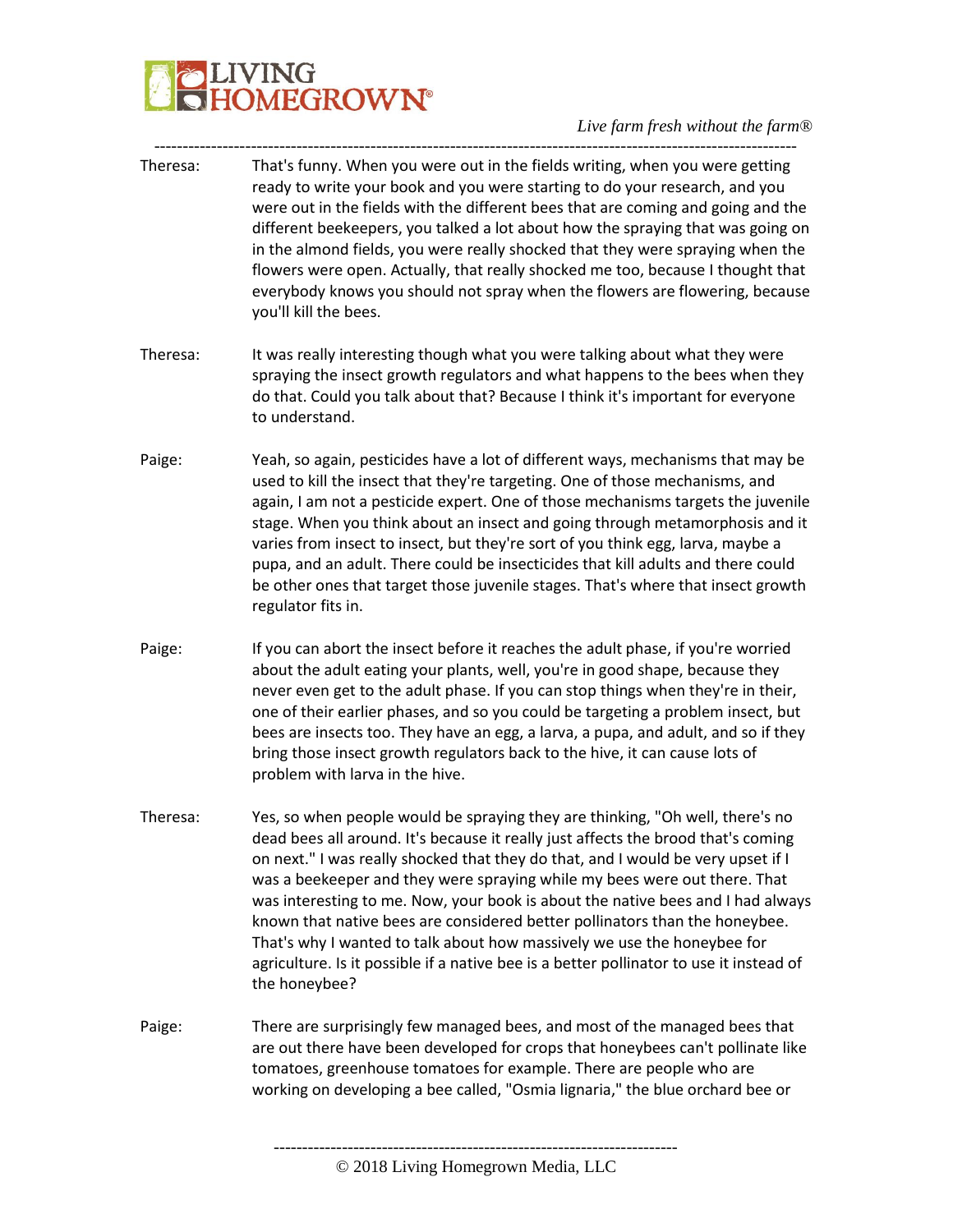

---------------------------------------------------------------------------------------------------------------- orchard mason bee. It goes by a number of names. It is a bee that actually pollinate some of the same things that honeybees do. It's a completely different kind of bee and so figuring out how to manage it so that you can get enough of them to the fields, to make a difference has been the work of decades. Those bees, the orchard mason bees, if you caught a individual bee basis, they are much more efficient pollinators than honeybees.

- Paige: People have been managing honeybees for a longtime, millennia, and know how to manage them to some extent. The great thing about honeybees is you can deliver huge amounts of them to a field exactly when you want them, and even if they aren't as efficient, if you bring enough of them in, they work. That's part of why honeybees work so well, but it's again, some other people are trying to develop some of this, again, the orchard mason bee is the primary one.
- Paige: Actually, the two bees together often having more than one kind of bee in a field improves pollination. You may not want to replace honeybees with orchard mason bees. From a pollination point of view, it might be really nice to have both of them or even a third or fourth bee and they're helping out with the pollination.
- Theresa: Yeah, that makes sense too. Let's talk about what exactly makes a native bee a better pollinator. What is it that they do differently than a honeybee?
- Paige: It's going to vary from flower to flower what bee is a better pollinator. There's going to be some native bees that aren't as good as honeybees, and there's going to be some bees that are better, and it's going to depend on the flower. Again, back to the orchard mason bee, what makes them such good pollinators is if you look at a honeybee that's carrying pollen, you'll see that the worker bee, she's the one that's collecting the pollen, she collects the pollen on her hine legs and she wets it down with saliva. These tiny little packets that hold together really well.
- Paige: If you look at an orchard mason bee, they carry pollen dry and hair on the underside of their abdomen. You could see how it rub off really easily. The other thing is that for honeybees, they have workers who go out and they're just about collecting nectar on that one. Others that are collecting pollen, well, the nectar collectors may or may not even come into contact with the pollen so clearly. They're not doing any pollination whereas a mason bee female, she is collecting pollen and nectar from the same flower at the same time. She's just walling around in the flower, collecting everything, and moving onto the next flower.
- Paige: Mason bees will go out when the weather is worse colder, which again for these early spring crops like a lot of our orchard fruit, that's really important, because they often only bloom for a few weeks. If you miss several days, because you've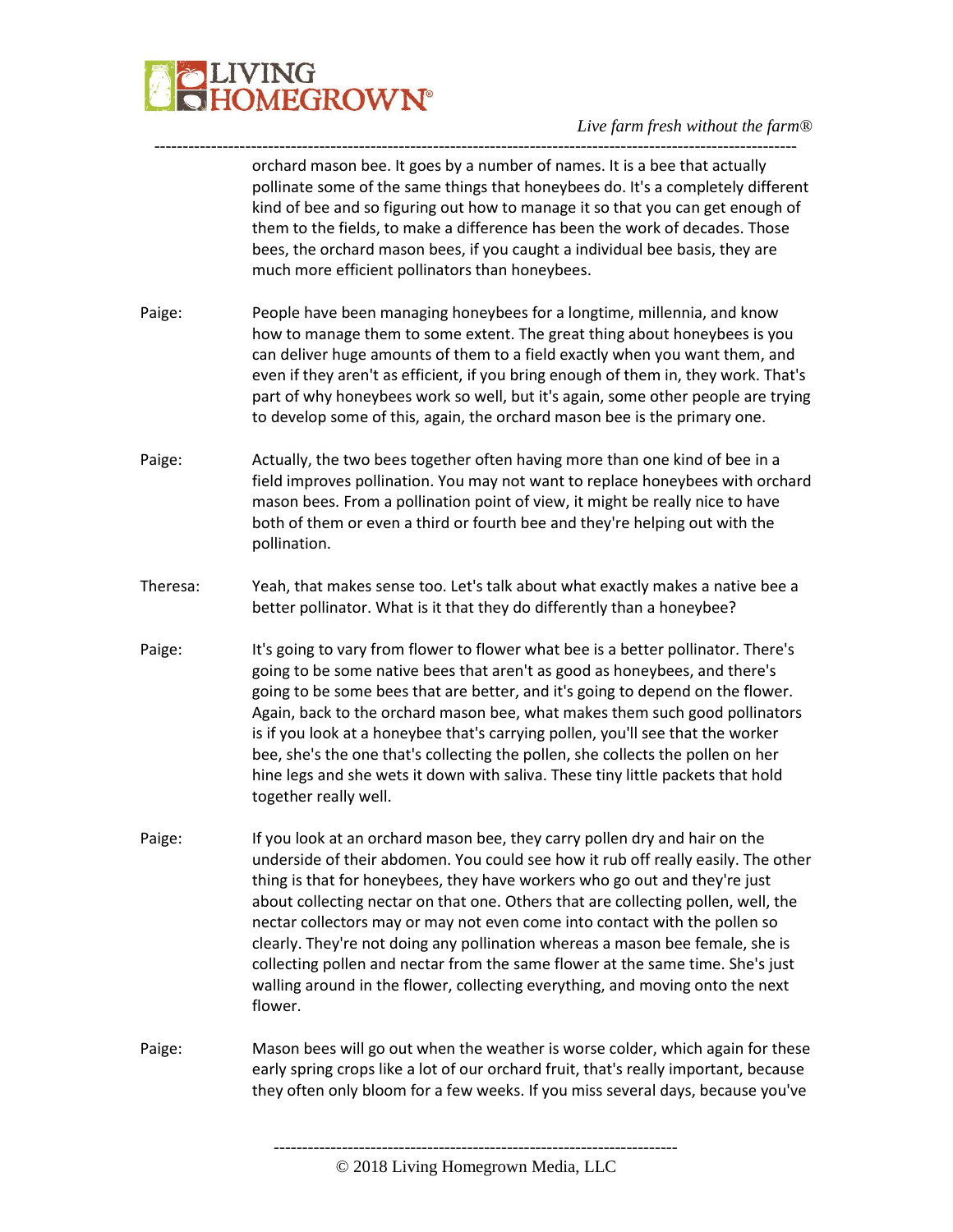

---------------------------------------------------------------------------------------------------------------- got honeybees and the weather is a little too cold for them, you're really losing some pollination whereas the mason bees will be out there when the weather is colder, still doing their pollination. You can in almonds, you can replace one hive of honeybees, which has about 10,000 workers with 400 female orchard mason bees. That's how much more efficient that particular native bee is over a honeybee and almonds.

- Theresa: Wow, that's a lot. That's a huge, huge difference. The photos that you had in the book, there were some pictures where the bees were just covered in pollen, and you said something about they can get an electrostatic charge, so when they plop down into the flower, it just sticks to them?
- Paige: Yes. Again, bees and flowers it's like they're made for each other. Again, you've probably seen some of the photos that show, I think it's ultraviolet photos, because bees have different vision than we do. The flowers look different often to bee eyes and there'll be little landing strips and things. Flowers are working hard to pull those bees in.
- Theresa: I think it's very interesting how a native bee is collecting nectar and pollen at the same time. She's just a very efficient worker. She's doing everything at the same time. That's so interesting. What about the way they live? A native bee is a solitary bee where a honeybee is in a colony?
- Paige: It's actually really cool. There is this whole range of ways that bees live. At one end, there are the honeybees, which are social. You've got a queen and you've got multiple generations of her daughters living and working together. For a honeybee colony, that colony can last from one year to the next. It's perineal. It's the only bee in the country that lives like that. There are other social bees in the country and bumblebees are probably the best known one. You've got a queen, and you've got workers, but there's maybe dozens to a hundred or more. Their colony is only annual. At the end of the warm weather, everybody dies, but next year's queen whose already been impregnated. She goes off and finds a little hole and sleeps out the winter.
- Paige: They're social, and there are some other little bees that are social. Then there's this whole spectrum in between where there what are called, "semi-social," and then you get to the solitary bees, which many of the native, well, most of the bees in the world are solitary. That means that when they emerge, they usually mate. The males and females mate, and then the males die. Then the female spend the rest of usually about a month gathering pollen and nectar putting it in a hole either above ground or below ground and laying eggs on it. That's what she does. She does it always all by herself.
- Paige: She doesn't have any daughters helping her. She is not alive when her offspring emerge. She lives her entire life alone again in a hole somewhere in the ground

<sup>-----------------------------------------------------------------------</sup> © 2018 Living Homegrown Media, LLC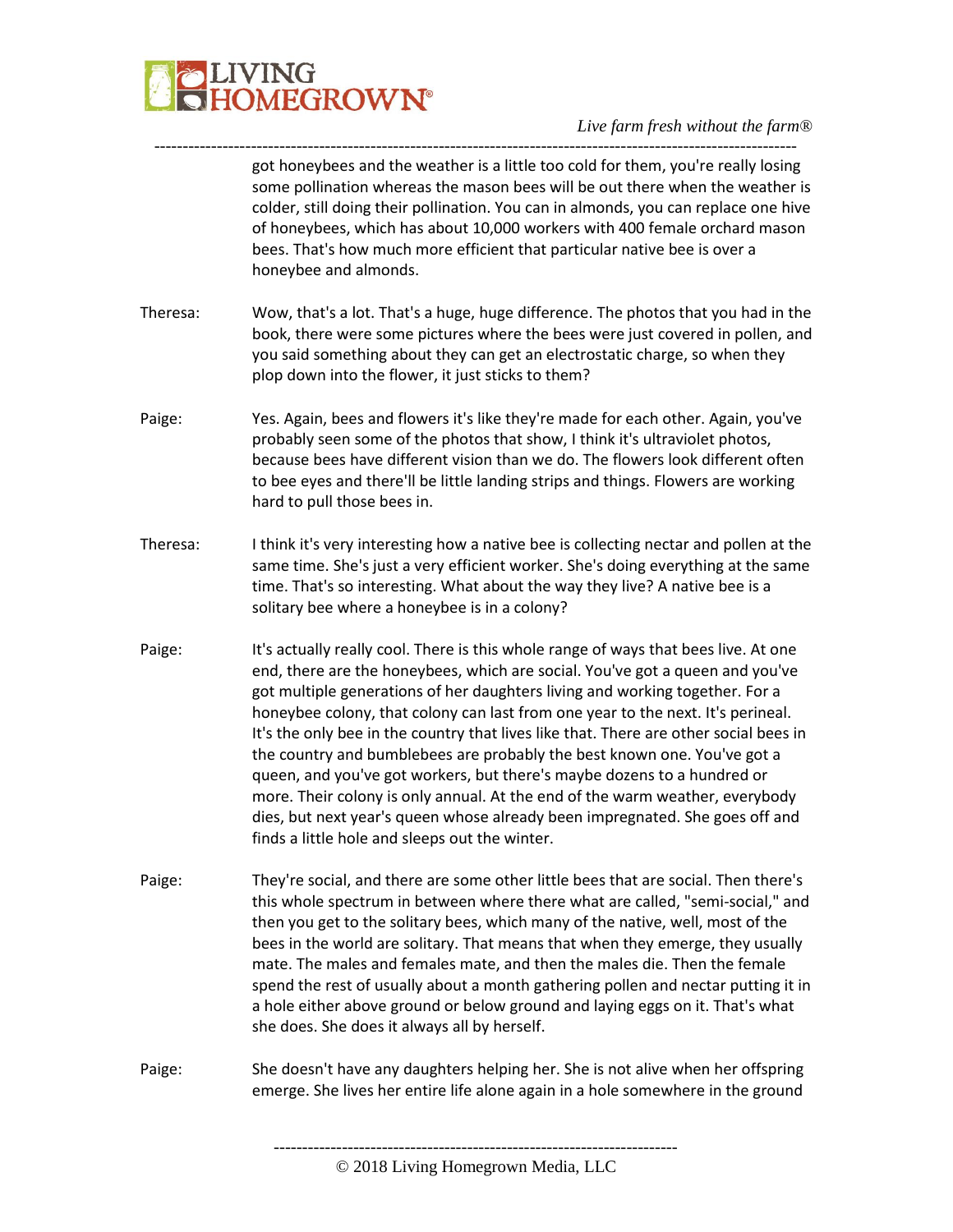## LIVING<br>HOMEGROW**N°**

*Live farm fresh without the farm®*

---------------------------------------------------------------------------------------------------------------- or maybe above ground like a bee to burrow or something like that. That's probably at least 70% of the bees are solitary bees.

- Theresa: I didn't realize that bumblebees were social. So that's surprising to me.
- Paige: Yeah, that bumblebee queen who sleeps out the winter in a little hole somewhere, she'll emerge in the springtime desperate for food, because she's been living off her fat stores. She's really looking for some of those spring flowers when she comes out. Then she will look for a bigger hole, one big enough to hold her colony. Again, a dozens, or a hundred or more bees, and she often likes old rodent holes. Then she will go in there, she'll lay some eggs, she'll go out, and she'll bring back food and nectar to feed all the babes. She's working really hard, and I'm sure she's greatly relieved when those bees are adults and ready to go out and start doing all the foraging and she can just stay home and lay eggs.
- Theresa: I'm glad we're talking about bumblebees, because you talked in the book about how bumblebees have been used in greenhouses. That was something I didn't realize for the pollination of tomatoes. We've talked about how bumblebees are so great at pollinating tomatoes, and so commercially, bumblebees have been used in a managed way for greenhouses, but this has actually caused a lot of problems for the other native bees. Could you talk about that?
- Paige: If you have tomatoes outside, some of that pollen gets shaken out of the little holes just by wind or things bumping against it, but at greenhouse, you don't have that, so you really need pollinators. The tomato growers were really happy when somebody figured out how to manage bumblebees back in the 1980s, because they didn't have to hand-pollinate tomatoes, or put them on shake tables or all sorts of other things that they did. The people who figured that out were in Europe. They weren't allowed to ship bees from Europe into the US, and so there were two kinds of bumblebees that were American bumblebees that were developed to be managed.
- Paige: One lived in the eastern part of the country and one in the western part of the country. Some of those bees, the queens, went to Europe to get this special wake up treatment, because again, a lot of times when you want greenhouse tomatoes in the winter and that's not when bumblebees are naturally awake and making babies. So they would get this special wake up treatment and then the young colonies would come back and go into the greenhouses and pollinate, but some of them got out.
- Paige: Not long after that, there were a number of bumblebees species. There's 46 bumblebees species in the US and Canada. A number of bumblebees species started seeing really sip declines and although they are still not sure from a scientific point of view, they think that there may have been a disease or they're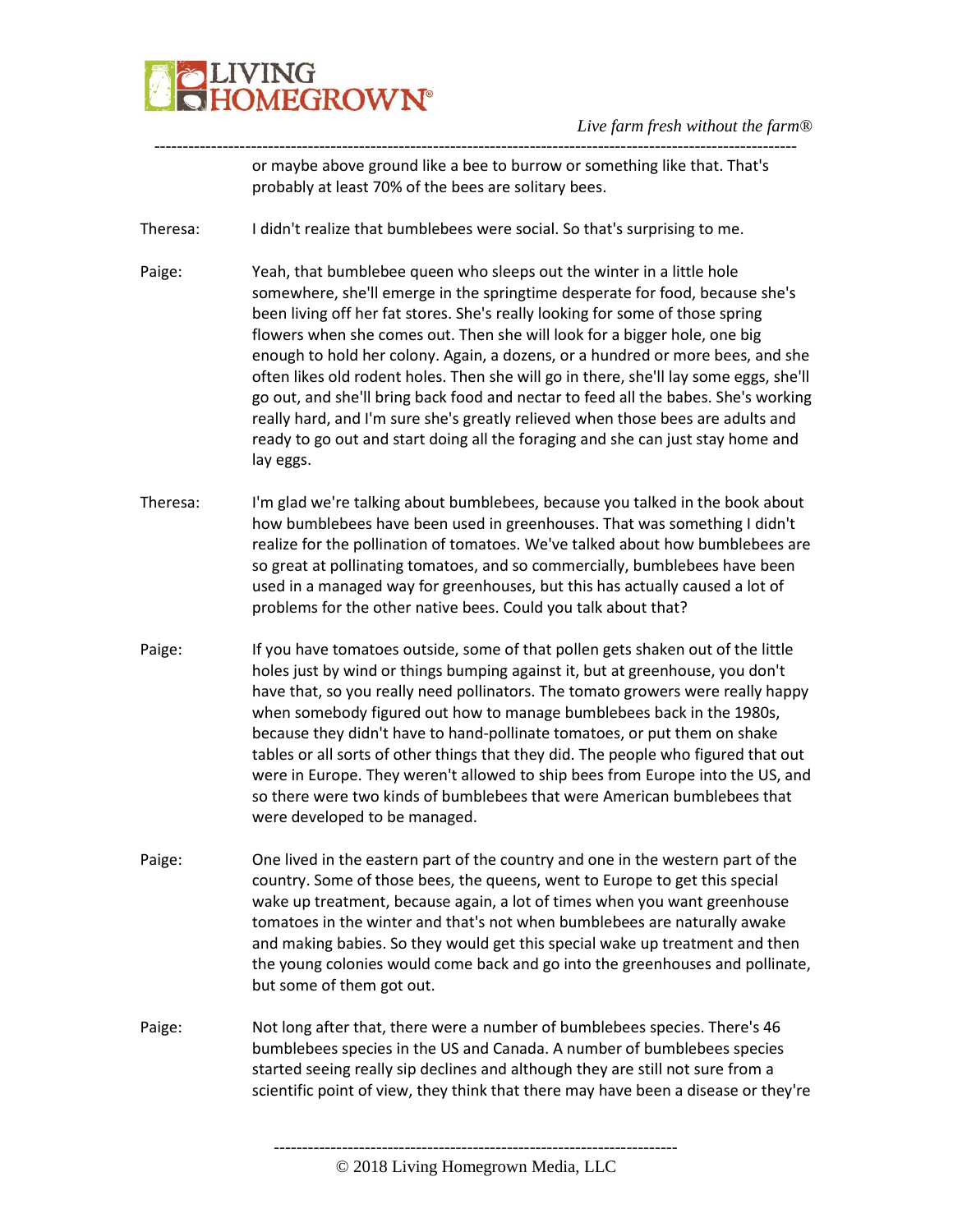

investigating if there was a disease that may have come back from Europe with some of those bees and some of our local bees were not well-equipped to handle it. One of the bees that was hit by this was put on the endangered species list about a year or so ago. There's another bee out in Oregon that nobody has seen since 2006, and it may be extinct.

Theresa: Yes, it's a delicate balance with any kind of managed, agriculture using bees and introducing bees that maybe wouldn't be in our particular area or coming from another area. I think one of the things that I got from your book was really how important it is for us as gardeners to help the bees out in any way we can, because there's so many native bees and they don't get the star treatment that the honeybee does. That's one of the reasons why I wanted to have you on was I wanted people to understand what huge value they bring to our agriculture out in nature and even possibly in our food production going forward.

-----------------------------------------------------------------------------------------------------------------

- Theresa: In our own backyards, they are pollinating what we're growing. What are somethings that we can do as gardeners to help support the native bee?
- Paige: There's the pesticide piece that we talked about some. One of the things that I learned that I guess surprised me is if you choose to use some pesticide, you will hopefully look at the label and see it's like, okay, it doesn't say anything about it being bad for bees. That doesn't necessarily mean that it's not bad for bees, for a couple of reasons. One of the things, historically it's changing a little bit, but historically when they were testing pesticides to see if they were hazardous to groups of animals, they don't test all of the animals in that group.
- Paige: For bees, they would test only adult worker honeybees. They didn't test the larva or the males, or the queens, or any of those 4,000 species of other bees, which are really amazingly different from each other. They fall into a bunch of different taxonomic families, which means that a bee in one family is taxonomically speaking is different from each other as like a bear is from a seal. They were testing only this one little bit of bee. It's like, well, maybe it's bad for some of the other bees. Sometimes if you mix more than one pesticide together, there are some strange effects that go on that. Some of the things that are considered inert in pesticides like the stuff maybe that helps the pesticide stick to a leaf might be harmful.
- Paige: If at all possible, you just avoid pesticides and then you're safe. If you do for some reason, again because sometimes with food crops, it's like, I do need to spray that fungicide or what have you. You want to not spray ideally when the plant is blooming at all, and certainly not during the daytime when the bees are flying. That's one piece. Another piece is what everybody likes to do who's a gardener. It's like, "Let me plant flowers for the bees," and that's great. It's important to plant for the whole season, because think about those poor little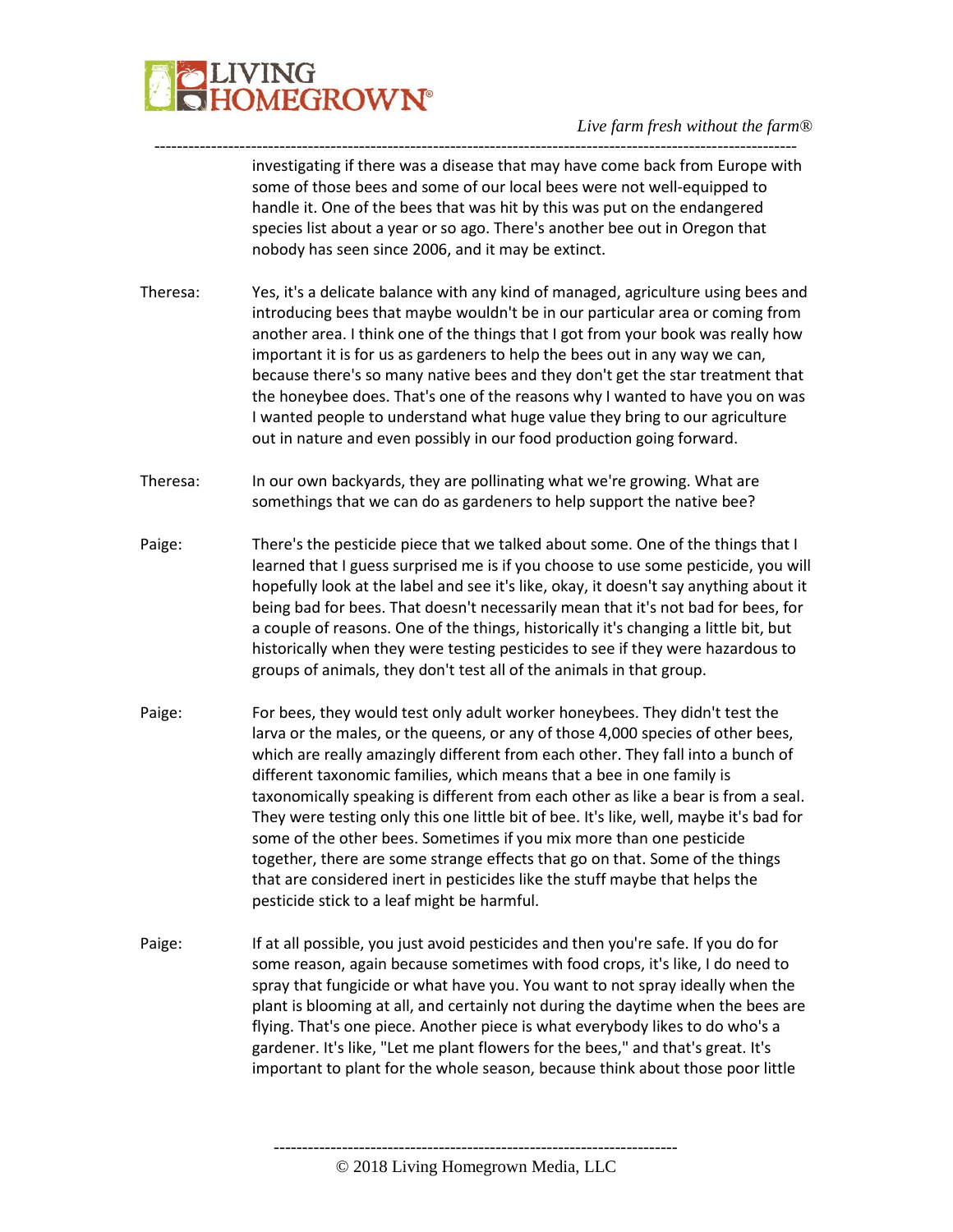

---------------------------------------------------------------------------------------------------------------- bumblebee queens coming out after sleeping through the winter, and they're desperate for food, but nobody's planted really early spring flowers.

- Paige: I live in Seattle. Sometimes I'll see the bumblebee queens and the krauroses. Again, having plant sort of span the season, because there are bees that come out in spring, but there's some bees that don't come out till late summer. Then some of the bees like bumblebees and honeybees, they're still looking for food well into the fall. That's another piece. The third piece is these bees live in all sorts of kind of places. 70% of them live underground and 30% live in holes above ground. You don't want to have your garden, I hate to say this, mulched in 4-inches of wood chips everywhere, because how can the poor bee get into the ground to make her nest?
- Paige: The other thing is some of the bees like to nest in things like pithy stems, I think raspberry canes or elderberry. If you are a good tidy gardener and you go out there in the winter to clean up, if you send some of those canes off to be composted or you burn them, there may be bees living in there. They would come out in the spring or the summer and pollinate your plants, but you've disposed those stems. You can just stick them off in a corner somewhere. Yeah, so the bees can emerge whenever the time is right for them.
- Theresa: Really good point, and it's actually a good thing, because you're just telling us we don't have to clean up.
- Paige: Exactly.
- Theresa: Yeah. I've talked about that before on the podcast about how there's a lot of insects that will over winter and so it's actually a good thing to not clean everything up for winter, and just let everybody come out when the weather warms up. That's really good. That was really surprising also about the 70% underground. Wow, that's a lot, 70% underground of all the native bees.
- Theresa: Now, I know you talk in the book about a citizen scientist project. A lot of my listeners might not know what that is, but I thought this was a good time to mention it, because it is something else that we can do in our backyards to help with the native bees and the scientists who were trying to get more information about them. What is the Great Sunflower Project?
- Paige: It's a project that was started by a professor at San Francisco State University around 2008. We don't have a good sense for how well our bees are doing in this country, because you have to gather a lot of information to know that. We don't really have a good baseline. She is hoping to use regular people to start gathering some of that data for how many bees are out there. So, she needed everybody to look at exactly the same flower and that as lemon queen sunflowers. All you have to do is you go to the Great Sunflower Project website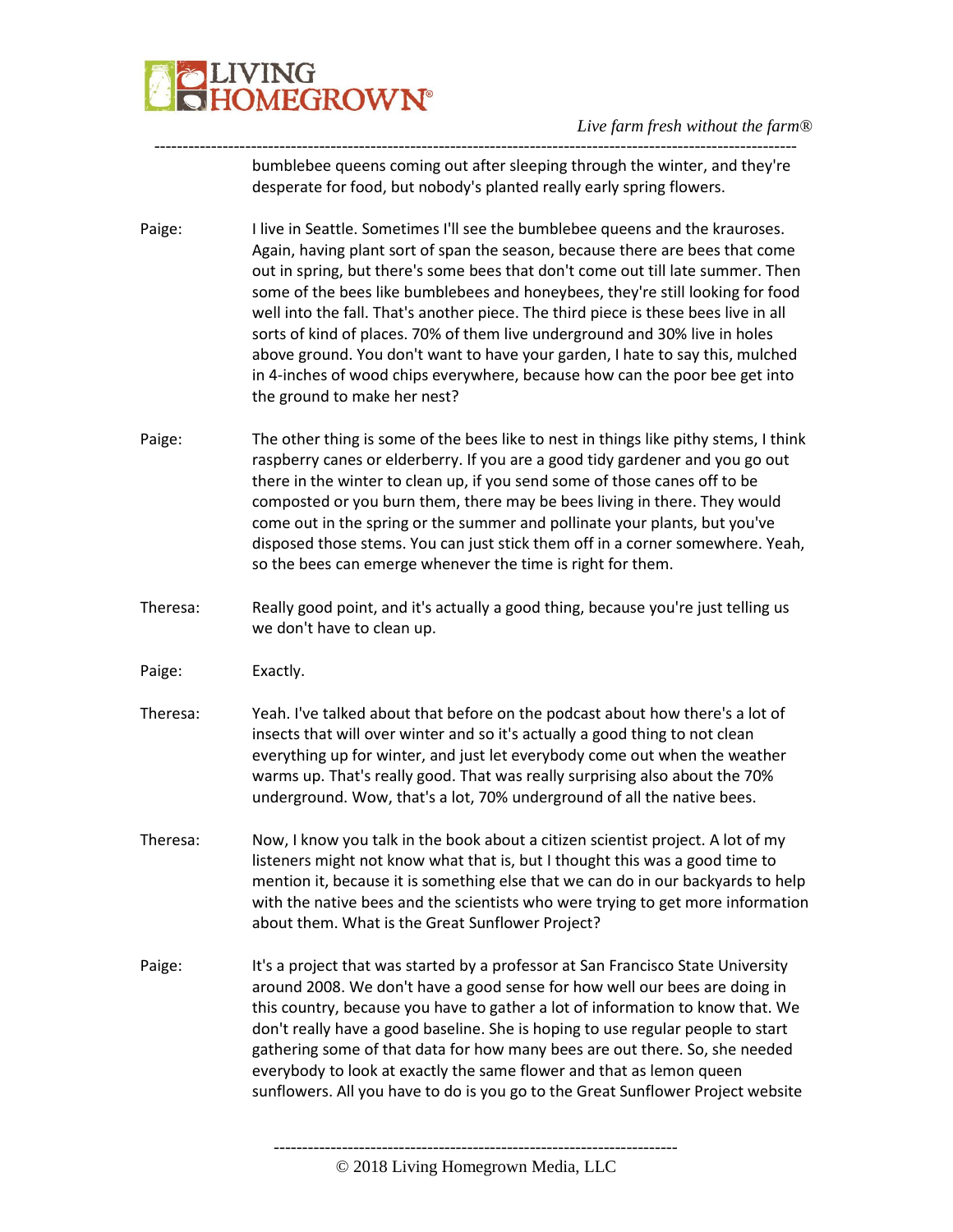

---------------------------------------------------------------------------------------------------------------- and get signed up. You get yourself some lemon queen sunflower, either plants or seeds, and get them on the ground.

- Paige: Then once they're up and blooming, you go out periodically and you count the pollinators that are on your flowers for a set amount of time. It can be whatever amount of time you can make yourself stand there and do it for. Then you enter the data into the Great Sunflower Project website, and it gives her ... You don't have to know, which bee it is or anything like that. If you do, that's great, but you don't have to. For this particular project, she's just trying to get a sense of, do there seem to be a lot of bees as many as one would expect in this area or are there not as many?
- Paige: It would cost astronomical amounts of money to pay scientists to go do this, but we can go do it in our backyard. It's a fun project to participate in and the website is very user friendly.
- Theresa: Yeah, this would even be great if you had kids and it would be a real educational piece for schools to do, which I would really encourage anyone whose teachers or if your kids are in a class where you have a garden on the school premises, I think that would be a fun thing for them to do too, and they could learn more about native bees and pollinators in general. I think it's really interesting also that they're using the lemon queen sunflower. For people who don't know, sunflowers are really attractive to bees. I think that's why they're using it, because they want to have something that would be the most popular type of flower for bee to go to.
- Theresa: What is it about sunflowers that make them so special to bees?
- Paige: There's teeny little bees smaller than a grain of rice. Then there's big old bumblebees. There's a big range in bee size, but there's also a big range in bee mouth parts. Some have long tongues and they can reach up into long skinny flowers like say Penstemon and get it the nectar, but sometimes on these short little tongues. Some of the flowers in the aster family like sunflowers, their nectar and pollen is going to be assessable to both bees that have long tongues or bees that have short tongues or little bitty bees or great big bees. It's an easy flower for bees to use whereas if you picked some ... There might be some other kinds of flowers, but it's like certain bees just can't access the nectar and pollen, so you're already limiting the number of bees that can visit.
- Theresa: Yeah, that's so smart that they did that. Paige, I thank you so much for writing this book. I think it's really just fascinating. It was a fascinating read for me as a gardener, but also just as someone who loves food to understand the importance of bees. Just enclosing, what would you like all of us as food gardeners to know about the native bee?